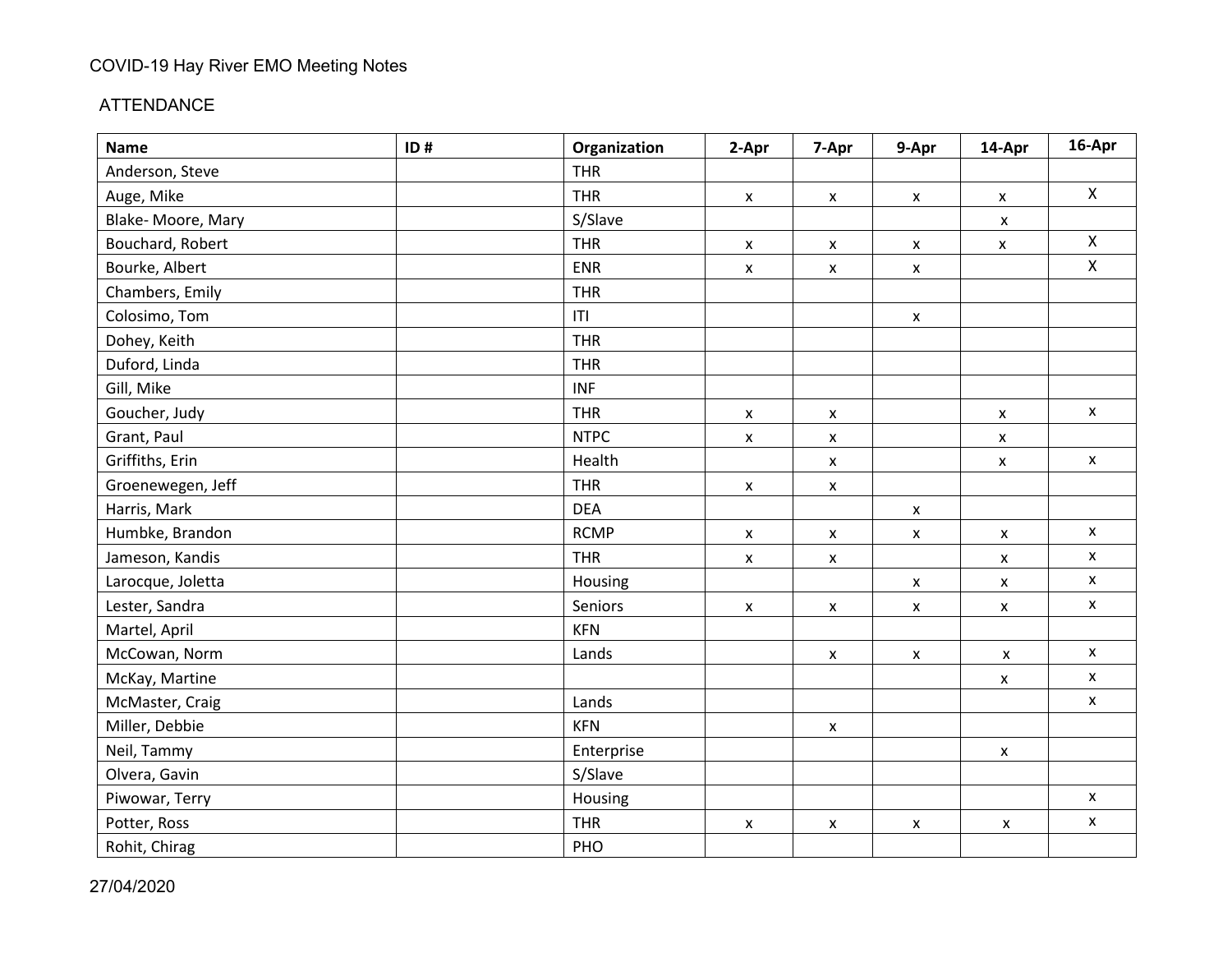| Ross, Wendy      | <b>WPFN</b>    | x         | x | x | x                         | x |
|------------------|----------------|-----------|---|---|---------------------------|---|
| Schaefer, Allan  | <b>INF</b>     | $\lambda$ | x |   |                           |   |
| Smith, Glen      | <b>THR</b>     | $\lambda$ | X | x | ^                         | x |
| Soucy, Jean      | S/Slave        | x         | X |   |                           |   |
| Stanley, Ross    | <b>NUL</b>     |           | x | x | $\checkmark$<br>$\lambda$ | х |
| Tybring, Heather | <b>NTPC</b>    |           | X | x |                           |   |
| Whitlock, Greg   | Infrastructure | x         |   | x | x                         | x |
| Wilkins, Rob     | Rangers, CCGA  | $\lambda$ | x | X | $\checkmark$<br>$\sim$    | x |
| Willows, Brian   | <b>THR</b>     | x         | X |   | X                         | x |
| Wright, Travis   | S/Slave        |           |   |   |                           |   |

| # | <b>Risk Category</b>              | <b>Risk Description</b>                                             | <b>Meeting Notes</b>                                                                                                                                                                                                                                                                                                                                                                                                         |
|---|-----------------------------------|---------------------------------------------------------------------|------------------------------------------------------------------------------------------------------------------------------------------------------------------------------------------------------------------------------------------------------------------------------------------------------------------------------------------------------------------------------------------------------------------------------|
|   | <b>Medical</b><br><b>Services</b> | Inadequate supply of PPE<br>for medical personnel                   | Federal Government investigation the reuse/sterilization of N95 masks<br>$\bullet$<br>If endorsed by the Federal CMHO, DHSS will discuss implementation for the NWT<br>HRF Department to safely store used mask for possible reuse<br>Risk ratings for medical services will be reviewed on a weekly basis<br>Universal masking for ALL staff now implemented                                                                |
|   |                                   | Inadequate supply of<br>medical equipment to<br>meet patient demand | Two ventilators at the HRRHC<br>$\bullet$<br>All clinical staff are trained on the one portable ventilator<br>Second ventilator requires a Respiratory Therapist or an Anesthesiologist to operate<br>Will transport second vent to YK if requested<br>Ordered 7 testing machines and will be able to do same day testing for anyone with<br>symptoms (approx. May)<br>no antibodies testing available for NWT at this time. |
|   |                                   | Inadequate human<br>resources capacity to<br>meet patient demand    | All Aurora College nursing students to be deployed at STH<br>$\bullet$<br>HRHSSA has employees currently self-isolating at home and/or self-monitoring at work<br>HRHSSA is providing the option for employees to work from home, wherever possible                                                                                                                                                                          |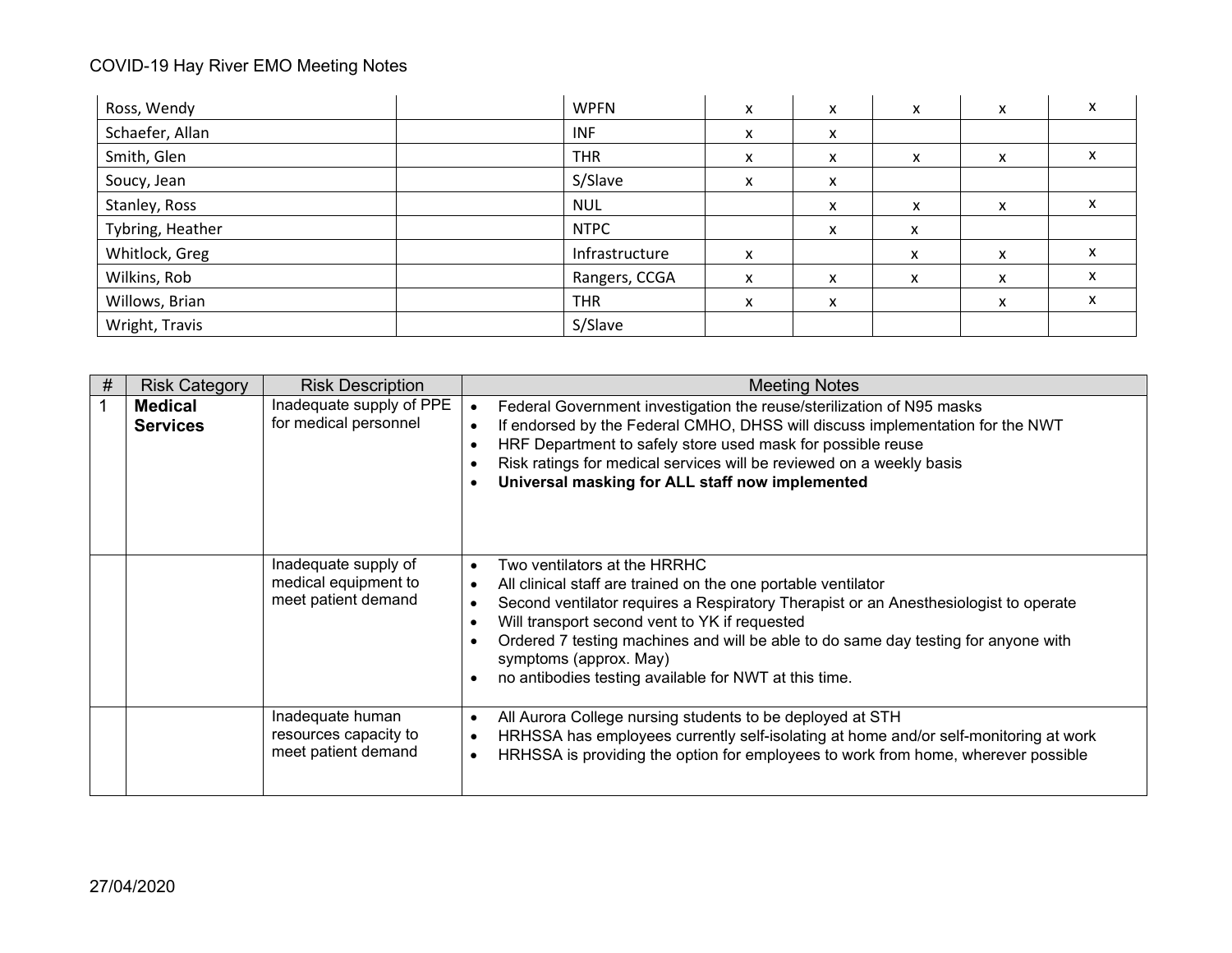|                |                       | HRRHC reaches inpatient<br>capacity                                                                               | Based on Territorial Pandemic Response Plan, HRHSSA may also receive additional<br>Dialysis patients and AHS repatriations<br>Hay River will now accept COVID clients for comfort care (symptom relief) or palliative<br>$\bullet$<br>care; if patients come from other regions, families will be encouraged not to come<br>with them due to accommodation issues<br>Erin and Ross to talk offline re: ground transportation options to support comfort care<br><b>clients</b>                                                                                                                                                                                                                                                                                                                                                                                                                                                                                                                                                                                                                                                                                                                                                                                            |
|----------------|-----------------------|-------------------------------------------------------------------------------------------------------------------|---------------------------------------------------------------------------------------------------------------------------------------------------------------------------------------------------------------------------------------------------------------------------------------------------------------------------------------------------------------------------------------------------------------------------------------------------------------------------------------------------------------------------------------------------------------------------------------------------------------------------------------------------------------------------------------------------------------------------------------------------------------------------------------------------------------------------------------------------------------------------------------------------------------------------------------------------------------------------------------------------------------------------------------------------------------------------------------------------------------------------------------------------------------------------------------------------------------------------------------------------------------------------|
|                |                       | Patient demand exceeds<br>morgue capacity                                                                         | 4 spaces at the HRRHC<br>$\bullet$<br>4 spaces at HHWMH<br>Additional space options within the community?                                                                                                                                                                                                                                                                                                                                                                                                                                                                                                                                                                                                                                                                                                                                                                                                                                                                                                                                                                                                                                                                                                                                                                 |
|                |                       | Cancellation of routine<br>services (this risk added<br>04/09/20)                                                 | Each Phase will dictate service availability<br>$\bullet$<br>This is a marathon, not a sprint – need to ensure health and social services continue to be<br>$\bullet$<br>provided and people can access the services they require<br>Availability of Specialist services determined by STH<br>Erin reiterated that health services are still available and encourage people to call first<br>and an appointment will be set up, either face to face or virtual<br>Risk rating to stay at 4<br>$\bullet$                                                                                                                                                                                                                                                                                                                                                                                                                                                                                                                                                                                                                                                                                                                                                                   |
| $\overline{2}$ | <b>Long Term Care</b> | Confirmation of positive<br>COVID-19 case within<br>Woodland Manor and/or<br><b>Supportive Living</b><br>Services | Currently reviewing risk of implementation and impact on PPE stockpile<br>$\bullet$<br>Currently reviewing impact on staffing levels if employees only work at WLM/SLS and not<br>between HRHSSA facilities                                                                                                                                                                                                                                                                                                                                                                                                                                                                                                                                                                                                                                                                                                                                                                                                                                                                                                                                                                                                                                                               |
| 3              | <b>Public Health</b>  | Public infection through<br>exposure at local<br>businesses                                                       | Many businesses still open; are they essential?<br>$\bullet$<br>Businesses are taking safety measures but how do we enforce compliance? Are they following proper<br>$\bullet$<br>protocol re: gloves/masks etc.<br>WSCC not doing inspections EHO responsible for this however only 1 in Hay River<br>$\bullet$<br>Town is compiling list of essential vs non-essential and what safety protocols are in place<br>Waiting for Dr. Kandolas office to hear about enforcement.<br>$\bullet$<br>Erin will pass on to the EHO in regard to the grocery stores not having a standard on sanitization and<br>running out of sanitizer.<br>The NWT health officer is recommending the use of cloth face coverings and Erin recommends<br>following the health Canada recommendations.<br>https://www.hss.gov.nt.ca/en/newsroom/create-simple-cloth-face-coverings-help-slow-spread-covid-19-<br>here%E2%80%99s-how<br>Important to continue to educate businesses on protecting staff and public<br>WSCC contacted re: Northmart. Mary to find out if the task force is in operation yet<br>$\bullet$<br>Mayor Jameson to contact Dr. Kandola's office to request EHO rep to attend meetings. Conrad Black<br>was suggested to attend instead due to unavailability of EHO rep. |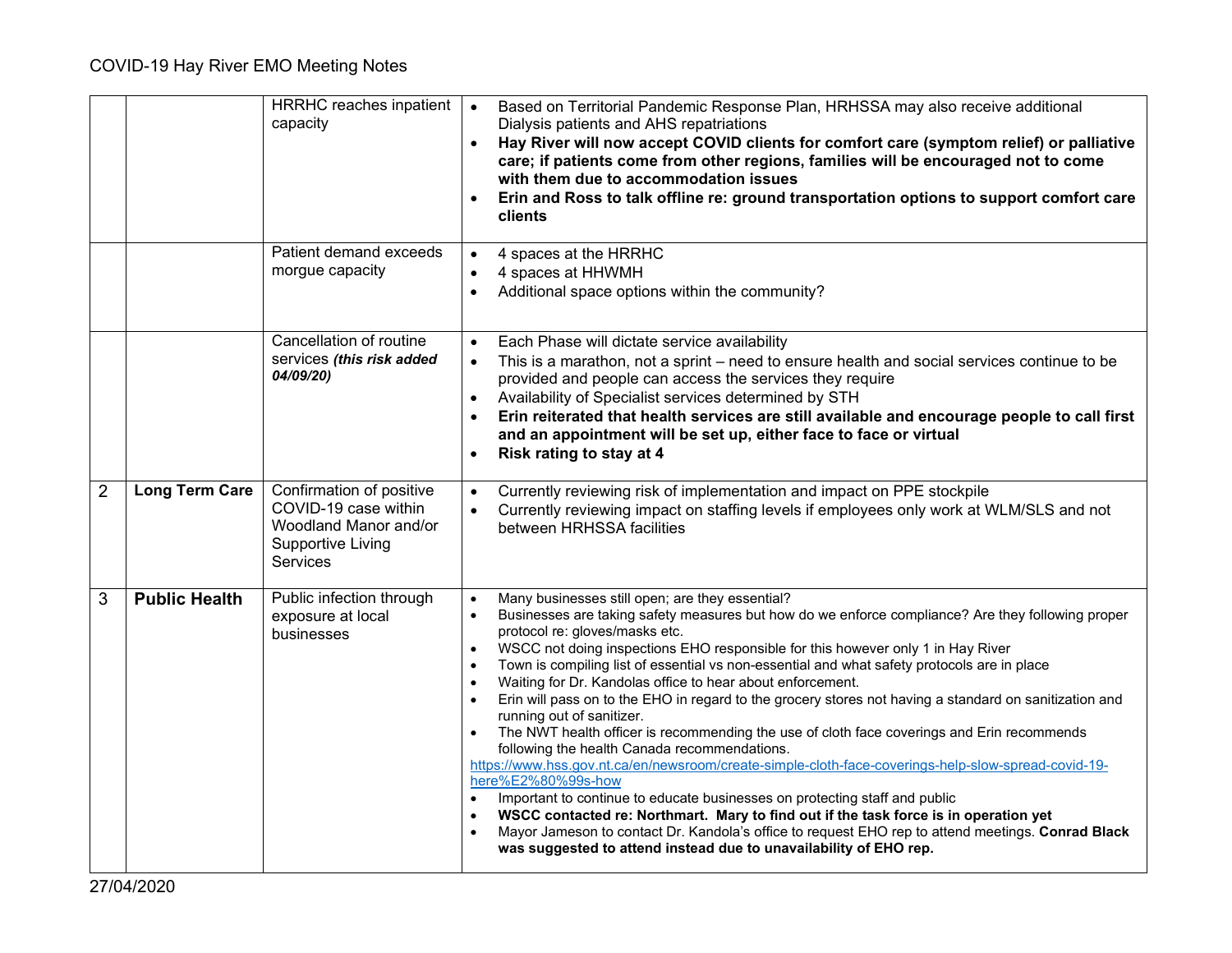|                |                                             | Public infection through<br>community spread                             | Reinforce the importance everyone follows self-isolation protocols<br>$\bullet$<br>Some communication on social media/bulletin boards<br>$\bullet$<br>OCPHO recommending the general public to wear cloth face coverings<br>$\bullet$<br>OCPHO press conference April 10 <sup>th</sup> re: enforcement<br>OCPHO order dated April 10 <sup>th</sup> re: social gatherings<br>$\bullet$<br>0 cases in Hay River<br>$\bullet$<br>The five confirmed cases to date were travel related and confined<br>Erin to confirm self-isolation process from Dr. Kandola's office and report back at Apr.<br>16 meeting - process explained that involves contact tracing conducted by the DOH<br>by virtue of disclosure by the patient.                                                                                                                                                                                                                                                                    |
|----------------|---------------------------------------------|--------------------------------------------------------------------------|------------------------------------------------------------------------------------------------------------------------------------------------------------------------------------------------------------------------------------------------------------------------------------------------------------------------------------------------------------------------------------------------------------------------------------------------------------------------------------------------------------------------------------------------------------------------------------------------------------------------------------------------------------------------------------------------------------------------------------------------------------------------------------------------------------------------------------------------------------------------------------------------------------------------------------------------------------------------------------------------|
|                |                                             | Out of town / Territory<br>workers transmit COVID<br>into community      | OCPHO order dated April 10 <sup>th</sup> re: southern transient workforce entering the Territory<br>$\bullet$                                                                                                                                                                                                                                                                                                                                                                                                                                                                                                                                                                                                                                                                                                                                                                                                                                                                                  |
|                |                                             | Public infection through<br>travel (international,<br>interprovincial)   | Borders closed and working reasonably well so far<br>$\bullet$<br>Concerns raised around incorrect info on social media – should admins be contacted to<br>$\bullet$<br>monitor pages and remove incorrect info?<br>Advise for everyone to refer to current/reliable sources i.e. GNWT/Fed Gov't<br>$\bullet$<br>Risk rating reduced to 2; closure of borders helping<br>$\bullet$<br>Risk rating to be increased to a 6 or 9 due to influx of transient workers arriving over<br>the next several weeks<br>MTS provided detailed plan (approved by Chief Public Health Officer) to the Mayor. It<br>was suggested to also contact Coast Guard, CN for their plans.<br>Judy to create a table listing all gov't organizations, transient crews with arrival dates<br>and total number of people involved.                                                                                                                                                                                      |
| $\overline{4}$ | Seniors/<br>Vulnerable<br><b>Population</b> | Access to essential<br>goods/services as well as<br>COVID-19 information | Seniors experiencing food shortages have been directed to appropriate organizations in territory for<br>$\bullet$<br>assistance<br>Anglican Church holding food drive on April 4 to assist vulnerable families in need<br>$\bullet$<br>Whispering Willows has prepped some food and handed out to those in need<br>$\bullet$<br>Receiving approx. 60 dz eggs from Polar eggs for distribution to seniors<br>$\bullet$<br>Still require guidance/communication on how to support seniors/vulnerable persons<br>$\bullet$<br>Strongly recommend a local group to address the senior and at-risk population.<br>$\bullet$<br>Erin will add new risk category, long term care clients for Apr. 16th mtg.<br>HR Senior Society will receive \$3-5K from the United Way. Sandra open to suggestions on how best to<br>spend this money.<br>Approval received to restrict visitors at apartments, multiplexes, etc. This will help address the<br>self isolation concerns at the seniors' facilities. |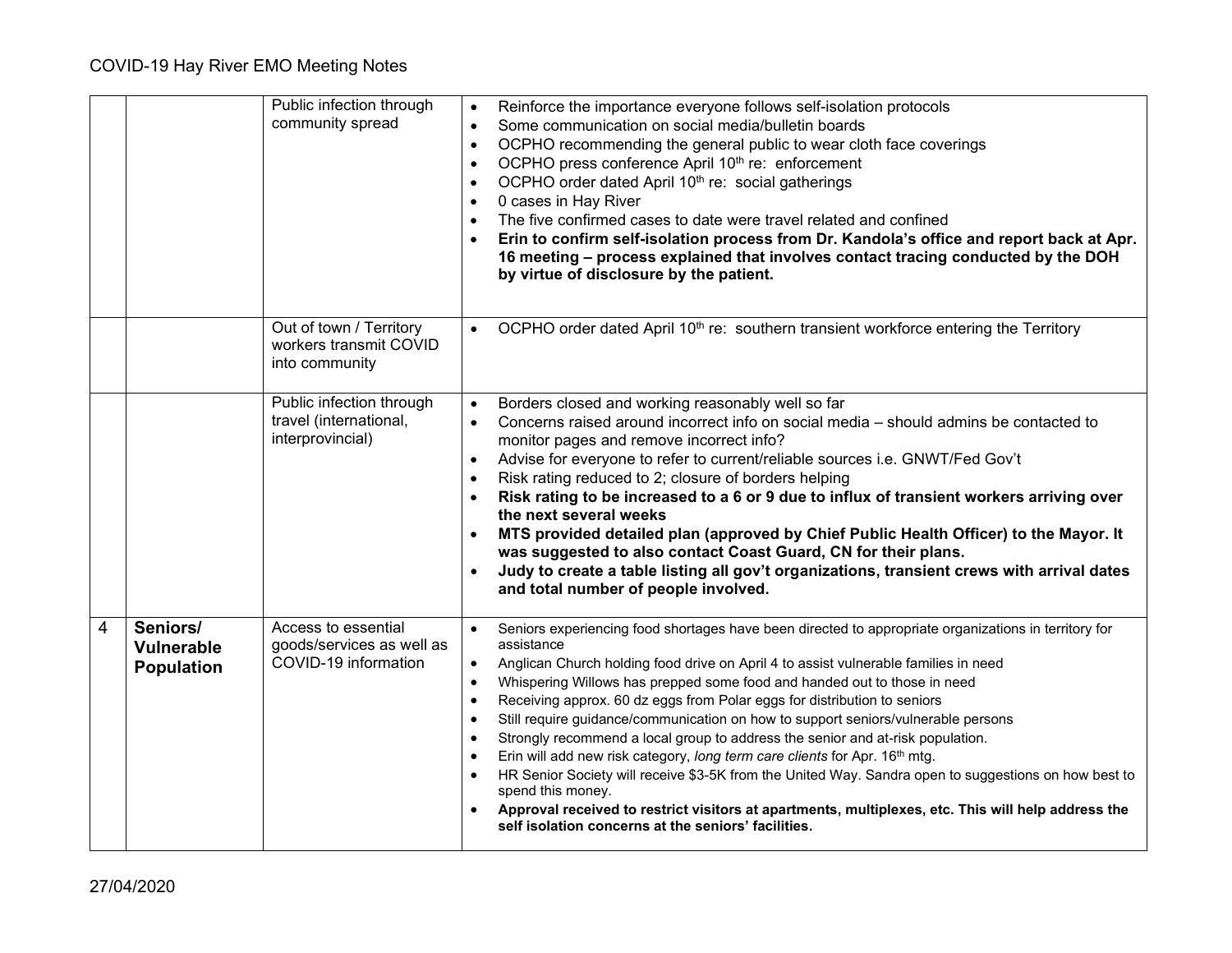| 5 | <b>Protective</b><br><b>Services</b><br>(Medical / Fire) | Unable to meet first<br>response demands due to<br>limited personnel capacity                      | 65% available staff - 21 staff<br>Temps and medical questionnaires completed daily by staff<br>$\bullet$<br>Treating each call as though they were exposed to virus<br>FD members practicing extreme hygiene processes<br>Obtained 300 additional simple face masks. Provided inventory to MACA                                                                                                                                                                                                                                                                                         |
|---|----------------------------------------------------------|----------------------------------------------------------------------------------------------------|-----------------------------------------------------------------------------------------------------------------------------------------------------------------------------------------------------------------------------------------------------------------------------------------------------------------------------------------------------------------------------------------------------------------------------------------------------------------------------------------------------------------------------------------------------------------------------------------|
|   |                                                          | Inadequate supply of PPE<br>for first responders leads<br>to reduce ability to<br>respond to calls | Have approx. 1-month supply of PPE<br>$\bullet$<br>Concerned re: getting more from fed gov't; have back up resources; Travis will also look into<br>and keep them updated<br>Also monitoring the landfill because of fire last year                                                                                                                                                                                                                                                                                                                                                     |
| 6 | <b>Electrical</b><br><b>Power/NTPC</b>                   | Reliable supply of<br>electrical power not<br>maintained due to supply<br>chain restrictions       | NUL/NTPC/ and CEA have mutual agreements in place to pull resources from outside or<br>within the territory as needed.<br>Currently have 2 days of fuel in the tank reserve and there is enough in storage to run for<br>quite a while.                                                                                                                                                                                                                                                                                                                                                 |
|   |                                                          | Reliable supply of<br>electrical power not<br>maintained due to<br>insufficient human<br>resources |                                                                                                                                                                                                                                                                                                                                                                                                                                                                                                                                                                                         |
|   |                                                          | <b>NTPC Update</b>                                                                                 | Critical projects ongoing<br>$\bullet$<br>Majority of external contracts have left NWT<br>Mutual Assistance agreement signed if required<br>Taltson shutdown planned for next year                                                                                                                                                                                                                                                                                                                                                                                                      |
| 7 | <b>Food and</b><br><b>Supplies</b><br><b>Security</b>    | Inadequate food supply<br>due to supply chain<br>restrictions                                      | Grocers should have min 30-day supplies in warehouse<br>Recommend speaking to grocers re: extra water in case of sudden water demand due to<br>$\bullet$<br>river breakup<br>The town could offer space for non-refrigerated items<br>Reached out to the grocers about their supply and stock in regard to break-up<br>Ensure town food supply is not impacted by food re-supply for MTS, Coast Guard etc. R.<br>Bouchard to contact both grocers to confirm no local concerns and report back at the<br>next meeting.<br>Liquor Regulations Act amended to now limit alcohol purchases |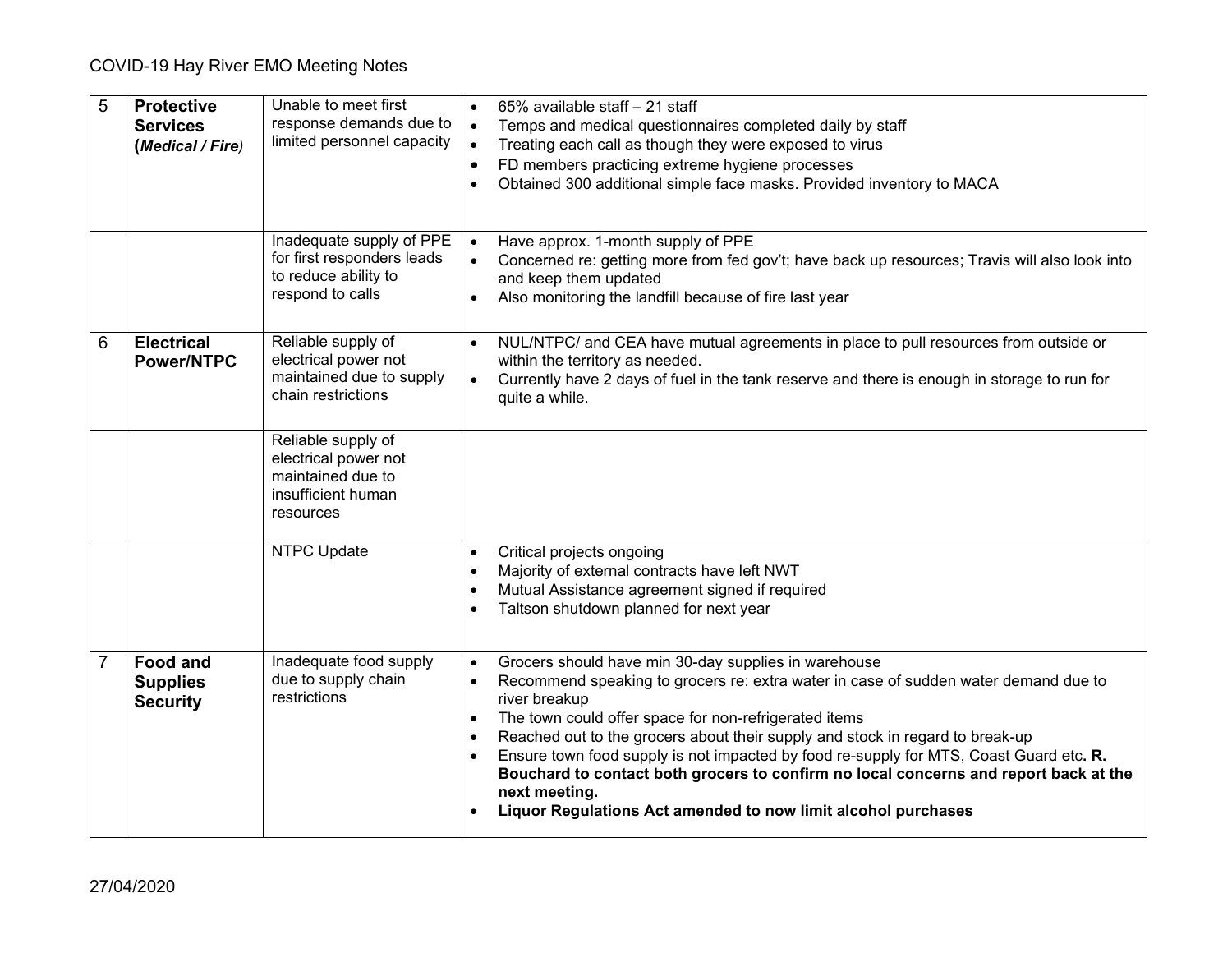|   |                                           | Unable to meet public<br>food supply demand due<br>to hoarding purchases                                                                                                                                | Mary to look into whether bulk buying is an issue; will also check GNWT and Gov't<br>$\bullet$<br>Canada websites re: preparedness material                                                                                                                                                                                                                                                                                                                                                                                                                                                                 |
|---|-------------------------------------------|---------------------------------------------------------------------------------------------------------------------------------------------------------------------------------------------------------|-------------------------------------------------------------------------------------------------------------------------------------------------------------------------------------------------------------------------------------------------------------------------------------------------------------------------------------------------------------------------------------------------------------------------------------------------------------------------------------------------------------------------------------------------------------------------------------------------------------|
| 8 | <b>Policing and</b><br><b>Enforcement</b> | Not enough capacity to<br>enforce orders and public<br>security                                                                                                                                         | Contingency plans in place; additional members in division can be redeployed if needed<br>$\bullet$<br>Working with Public Health Officer re: Quarantine Orders<br>$\bullet$<br>RCMP can only offer assistance and this is limited<br>$\bullet$<br>To date: RCMP has assisted with 1 inspection<br>Brought in a relief member from Yellowknife<br>New inspectors recruited but currently no update or plan on increasing enforcement in<br>smaller communities<br>Gov't currently working through protocol on how the RCMP can play greater role in<br>enforcement; more info to follow in the coming weeks |
|   |                                           | Inadequate supply of PPE<br>for law enforcement<br>leading to inability to<br>respond                                                                                                                   | Currently have a good supply of PPE; headquarters in YK managing the inventory for HR<br>$\bullet$<br>detachment                                                                                                                                                                                                                                                                                                                                                                                                                                                                                            |
|   |                                           | <b>ENR Update</b>                                                                                                                                                                                       | Business as usual - is an essential service<br>Preparing for fire season<br>Available to address any wildlife concerns<br>Office is closed to public<br>Activating emergency call line May 1<br>$\bullet$<br>Developing safe work practices for workers during fire season.<br>$\bullet$<br>Enforcement work will continue through the summer.<br>ENR to be part of new enforcement team; received official appointments this week.<br>Actively responding to calls and complaints; presently have 3 staff but may need<br>additional as calls may increase                                                 |
| 9 | Transportation                            | Airport and highways<br>operational but with<br>checkpoints in place to<br>restrict access and<br>document incoming traffic<br>to community while<br>ensuring self-isolation<br>protocols are followed. | NWT borders closed a few weeks ago<br>$\bullet$<br>Checkpoints in place and working well - Info is being relayed to health groups re: self-<br>isolation forms etc<br>Concerns surrounding border control at Fort Chipewyan after river breakup<br>Winter schedule in place that offers social distancing - will most likely continue schedule<br>through pandemic<br>Airport is still operational<br>Checkpoints still going well at borders, as well as firm self-isolation protocols in place at<br>airport                                                                                              |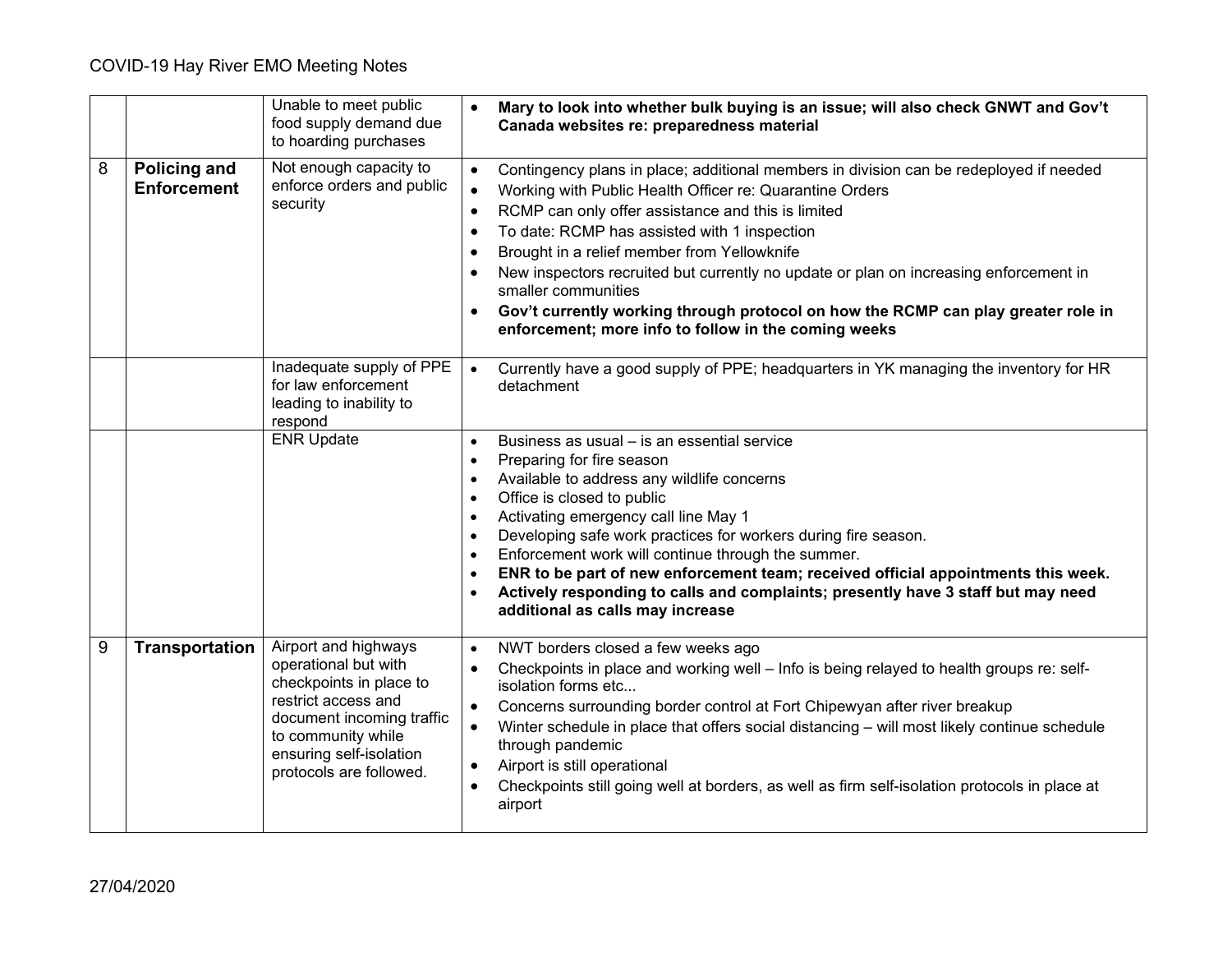| 10 | <b>Emergency</b>   | High water levels                                                                                    | Meeting today at town office to discuss evacuation procedures etc.                                                                                                                                                                                                                                                                                            |
|----|--------------------|------------------------------------------------------------------------------------------------------|---------------------------------------------------------------------------------------------------------------------------------------------------------------------------------------------------------------------------------------------------------------------------------------------------------------------------------------------------------------|
|    | <b>Services</b>    | associated with river<br>break-up force evacuation                                                   | Identifying resources and working through processes; planning to have more information for<br>the plan end of next week and ready to execute                                                                                                                                                                                                                  |
|    |                    | of Vale Island Residents                                                                             | Is arena an option to house people in the event of an emergency?                                                                                                                                                                                                                                                                                              |
|    |                    |                                                                                                      | Had an internal planning committee and ensure safe practices are in place.<br>$\bullet$                                                                                                                                                                                                                                                                       |
|    |                    |                                                                                                      | Beginning to execute the plan. Updating information packages and options for circulating.<br>Planned public communication for later this week.                                                                                                                                                                                                                |
|    |                    |                                                                                                      | Identified back up for planning team members. Setting up a virtual command center.<br>$\bullet$                                                                                                                                                                                                                                                               |
|    |                    |                                                                                                      | Setting up monitoring equipment                                                                                                                                                                                                                                                                                                                               |
|    |                    |                                                                                                      | Urgent need to have accommodations in place between April 27 - May 15; working with<br>MACA, Rangers, Housing Corporation and National Defense for solutions                                                                                                                                                                                                  |
|    |                    |                                                                                                      | Communication sent out to the public this week re: evacuation scenarios<br>$\bullet$                                                                                                                                                                                                                                                                          |
|    |                    |                                                                                                      | Hope to have results of Vale Island survey by end of the week                                                                                                                                                                                                                                                                                                 |
|    |                    |                                                                                                      | Ross keeping an eye on water levels; will have ice readings today or tomorrow                                                                                                                                                                                                                                                                                 |
|    |                    |                                                                                                      | Preparedness packages to be sent to Vale Island residents next week                                                                                                                                                                                                                                                                                           |
|    |                    |                                                                                                      | Currently, targeting 120 rooms in hotels/apts. to be available; 30 households have<br>access to RVs, still require housing for approx. 40 more.                                                                                                                                                                                                               |
|    |                    |                                                                                                      | To schedule a special meeting around break up preparedness before Tuesday and<br>have PHO representative in attendance.                                                                                                                                                                                                                                       |
|    |                    |                                                                                                      | Mayor Jameson to talk to MACA about using national defense to review and approve<br>our plan                                                                                                                                                                                                                                                                  |
| 11 | <b>Water and</b>   | Not able to provide safe                                                                             | Business as usual while practicing safety protocols<br>$\bullet$                                                                                                                                                                                                                                                                                              |
|    | <b>Waste</b>       | delivery of water due to                                                                             | Back-up available if needed due to staffing shortages                                                                                                                                                                                                                                                                                                         |
|    | <b>Services</b>    | human resource<br>restrictions                                                                       | Public works are prepared to inspect the flood gates and ravine. M. Auge to report<br>back when complete.                                                                                                                                                                                                                                                     |
|    |                    | Unable to provide<br>garbage collection due to<br>human resource<br>restrictions                     | Re-iterated planned mitigation points                                                                                                                                                                                                                                                                                                                         |
|    |                    | Unable to provide road<br>clearing and maintenance<br>services due to human<br>resource restrictions | Same safety protocols in places as noted above<br>$\bullet$                                                                                                                                                                                                                                                                                                   |
| 12 | <b>Fuel Supply</b> | Inadequate local fuel<br>inventory may impact<br>essential service<br>operations                     | No issues currently, fuel trucks still delivering<br>$\bullet$<br>Ross Stanley noted we have fuel in storage in the case the trucks stop.<br>$\bullet$<br>Sufficient supply of fuel in storage; Ross Stanley to confirm local fuel supply and provide<br>update at Apr 16 mtg - confirmed there is sufficient local supply, as well as<br>contingency supply. |